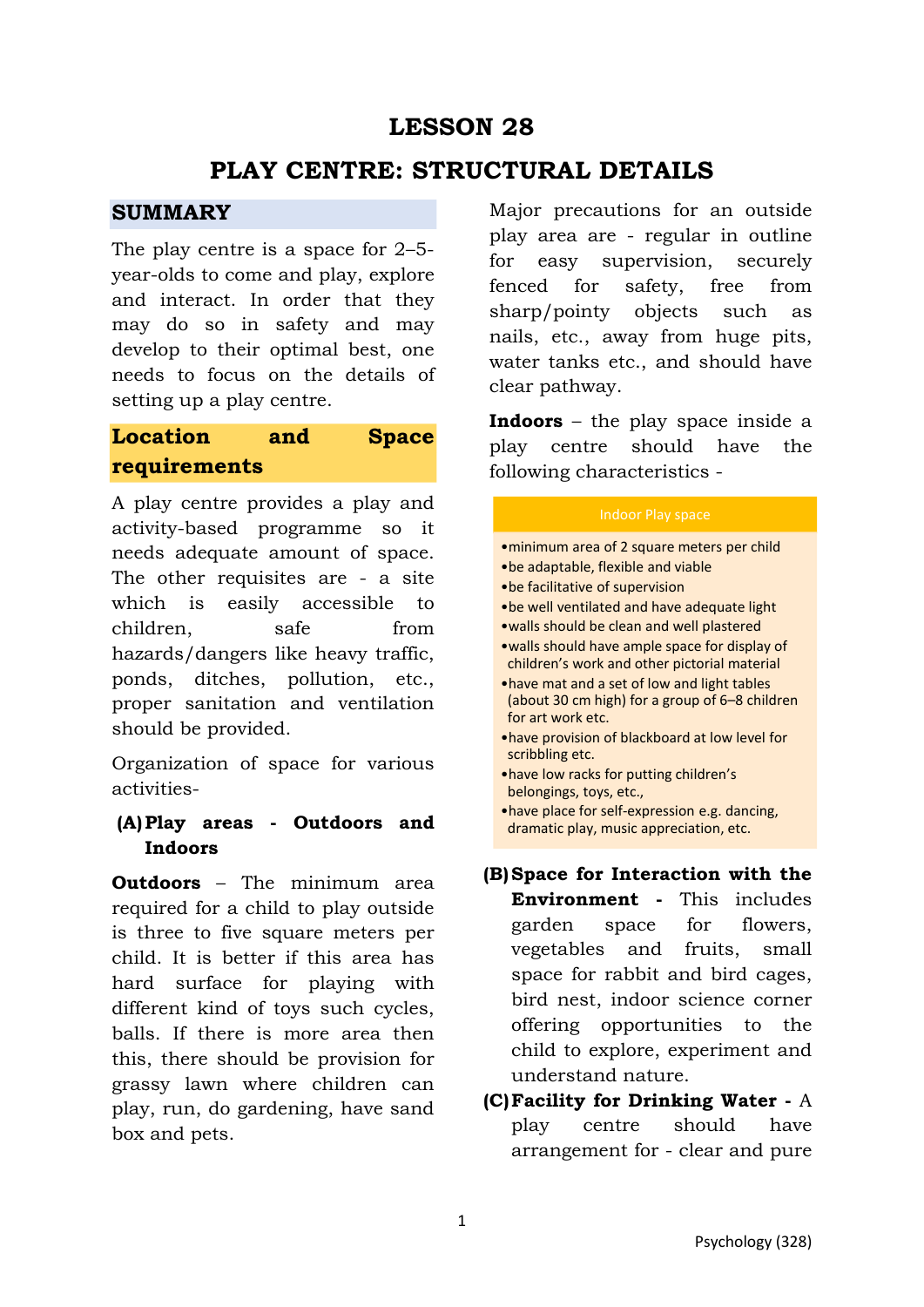drinking water and provision for washing utensils.

- **(D)Sanitary Facilities** The sanitary facilities in a play school should have - clean Indian type toilet that should be provided with adequate water facilities and provision of dustbin, soap and towel.
- **(E)Sleeping Facility** This is required when the play centre functions for full day or longer than 3 hours. Children must definitely sleep for some time. For this purpose, besides space, clean mat or mattresses, sheets and pillows are also required.
- **(F) Storage Facility** Storage space is needed for keeping children's play items and also kitchen utensils used for the snacks provided to children.
- **(G)Kitchen Area** A well ventilated, spacious, kitchen area that is easy to clean is required. It should have space for cooking, washing and storage of utensils, etc.

## **Equipment in the play centre**

Some basic points of the developmental level of children, durability, safety, complexity etc. need to be kept in mind while purchasing or using any equipment.

Characteristics of good play equipment –



# **Outdoor and Indoor Play equipment**

The type of play equipment and the number will depend on the number and age of children, outdoor and indoor play space and the funds available for the purchase and maintenance of the play equipment in a play centre.



**First Aid Kit –** it should have bandages, thermometer, sticking plaster, scissors, sterilized surgical cotton wood, antiseptic ointment, gauze etc.